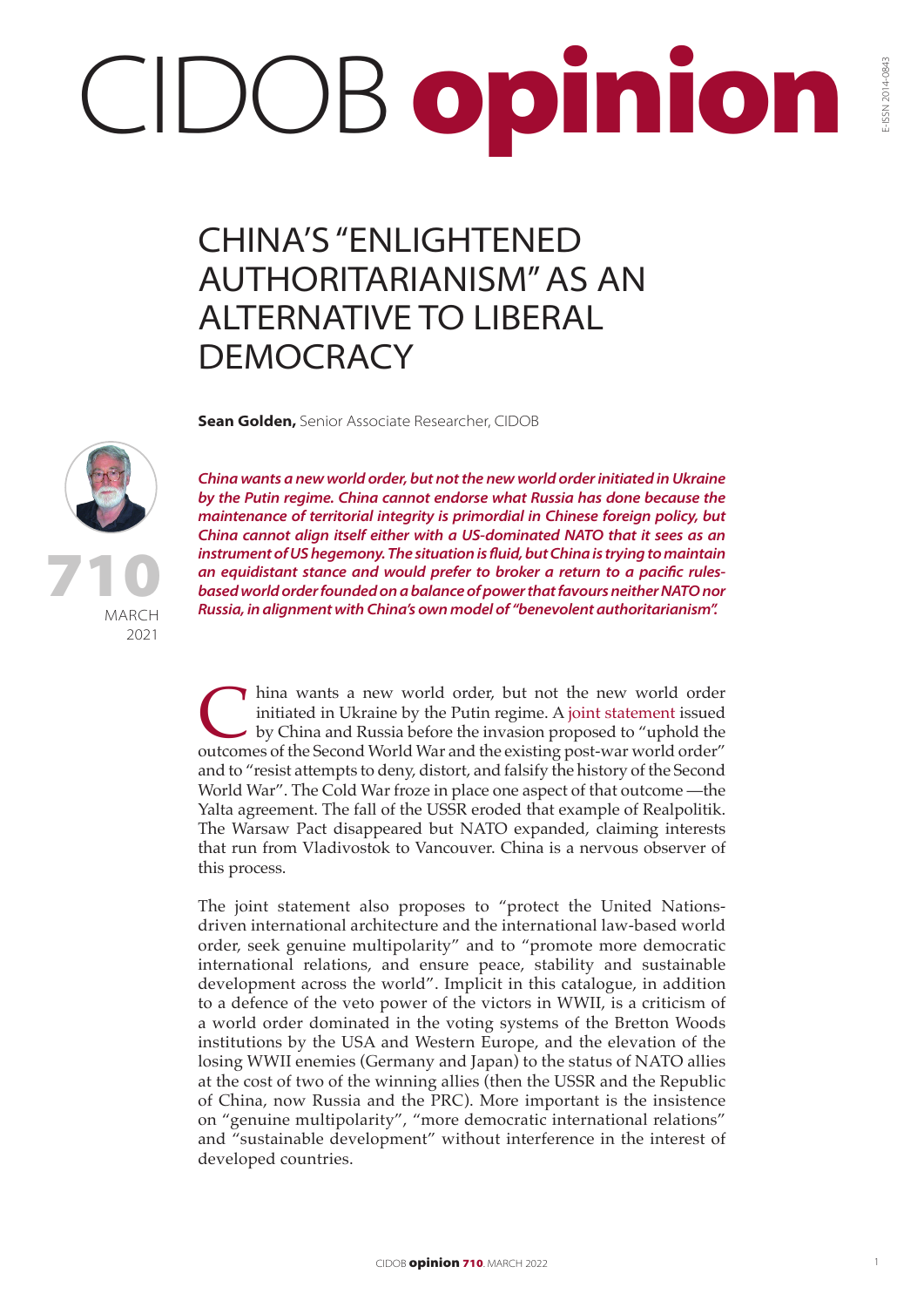China cannot endorse what Russia has done in Ukraine because the maintenance of territorial integrity is primordial in Chinese foreign policy, with special reference to the *reintegration* of Taiwan and resistance to secessionist movements within continental China. Ukraine is also an important partner for China in terms of raw materials and the Belt and Road Initiative. But China cannot align itself either with a US-dominated NATO that it sees as an instrument of US hegemony. The situation is fluid, but China is trying to maintain an equidistant stance and would prefer to broker a return to a pacific rules-based world order founded on a balance of power that favours neither NATO nor Russia. Such a stance is probably more in tune with the attitude of the developing world —the largest part of the world's population— as long as China itself does not exhibit hegemonic tendencies.

*China cannot endorse what Russia has done in Ukraine because the maintenance of territorial integrity is primordial in Chinese foreign policy, with special reference to the* reintegration *of Taiwan and resistance to secessionist movements within continental China.*

Uncertainty about the constancy and reliability of the USA as a world leader (NATO's point of view) or as a hegemonic power (the point of view of Russia and China and developing countries) have eroded America's moral authority in world affairs. "America First" and neo-isolationism could return to power in 2024 elections and the current opposition party flirts with and even endorses populist nationalism and white supremacy, defending a right-wing insurrection as ["normal political discourse"](https://www.nytimes.com/2022/02/04/us/politics/republicans-jan-6-cheney-censure.html). At the same time, Vladimir Putin's return to a nineteenth century "Great Powers" vision of the world order as a response to NATO's abandonment of the "Yalta Agreement" that cemented a post-World War II order is not the alternative that China wants.

Xi Jinping offers his "[China Model](https://www.cidob.org/es/publicaciones/serie_de_publicacion/opinion_cidob/asia/a_china_model_for_the_new_era)" as [an alternative to neo-liberalism](https://www.cidob.org/es/publicaciones/serie_de_publicacion/opinion_cidob/seguridad_y_politica_mundial/the_us_and_china_in_the_new_global_order) in a new world order. China advocates a diverse and multipolar world as an alternative to US/NATO hegemony. The architect of Xi's China Model ideology has been Wang Huning, a discrete member of the current Standing Committee of the Central Committee of the PRC, who together with Wang Qishan may be one of the most powerful leaders in China. It will be interesting to see what happens with both, Wang's as well as Xi, in the renovation of the Politburo and Standing Committee later this year.

In a period when liberal democratic political systems have been riven by radical polarisation, lack of a broad consensus, hostile party politics and rampant inequality, China offers its version of an efficient technocratic "benevolent authoritarianism" as an alternative. Confucian political philosophy always advocated government based on  $\Gamma$  *rén*, a concept with connotations of human, humane and humanitarian, as well as empathy, compassion and reciprocity. The associated concept 共 *gòng* emphasises the common good, the commonwealth, as opposed to 私 *sī*, private interest.